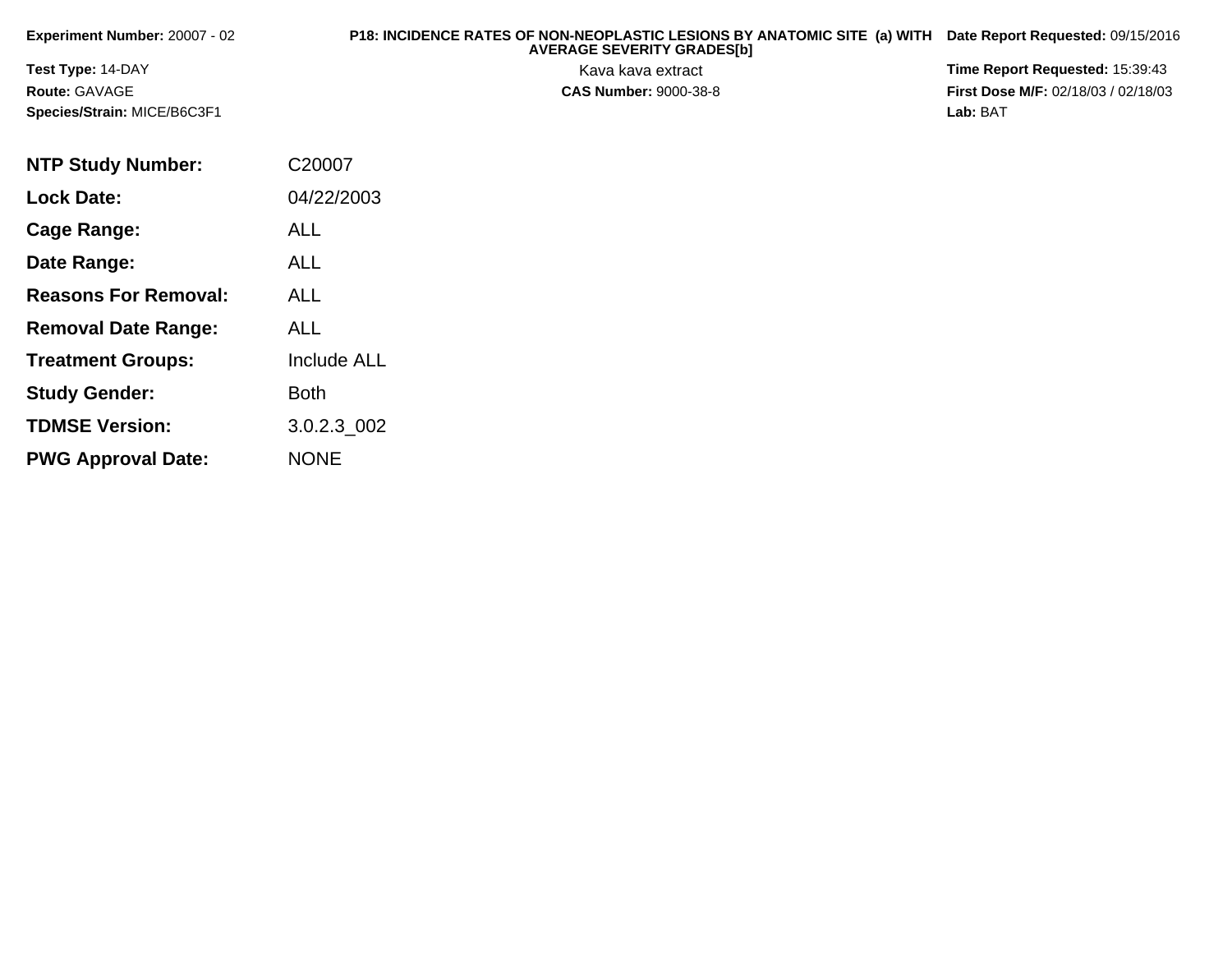| Experiment Number: 20007 - 02                                                                                                     |                              |                   | <b>AVERAGE SEVERITY GRADES[b]</b> |                 | P18: INCIDENCE RATES OF NON-NEOPLASTIC LESIONS BY ANATOMIC SITE (a) WITH Date Report Requested: 09/15/2016 |                                     |  |  |
|-----------------------------------------------------------------------------------------------------------------------------------|------------------------------|-------------------|-----------------------------------|-----------------|------------------------------------------------------------------------------------------------------------|-------------------------------------|--|--|
| Test Type: 14-DAY                                                                                                                 |                              | Kava kava extract | Time Report Requested: 15:39:43   |                 |                                                                                                            |                                     |  |  |
| Route: GAVAGE                                                                                                                     | <b>CAS Number: 9000-38-8</b> |                   |                                   |                 |                                                                                                            | First Dose M/F: 02/18/03 / 02/18/03 |  |  |
| Species/Strain: MICE/B6C3F1                                                                                                       |                              |                   | Lab: BAT                          |                 |                                                                                                            |                                     |  |  |
| <b>B6C3F1 MICE MALE</b>                                                                                                           | 0 G/KG                       | 0.125 G/KG        | 0.25 G/KG                         | 0.5 G/KG        | 1.0 G/KG                                                                                                   | 2.0 G/KG                            |  |  |
| <b>Disposition Summary</b>                                                                                                        |                              |                   |                                   |                 |                                                                                                            |                                     |  |  |
| <b>Animals Initially In Study</b><br><b>Early Deaths</b><br><b>Moribund Sacrifice</b><br><b>Natural Death</b><br><b>Survivors</b> | $5\phantom{.0}$              | ${\bf 5}$         | $5\phantom{.0}$                   | $5\phantom{.0}$ | $5\phantom{.0}$                                                                                            | $5\phantom{.0}$<br>1<br>-1          |  |  |
| <b>Terminal Sacrifice</b>                                                                                                         | 5                            | $5\phantom{.0}$   | $5\phantom{.0}$                   | $5\phantom{.0}$ | ${\bf 5}$                                                                                                  | 3                                   |  |  |
| <b>Animals Examined Microscopically</b>                                                                                           | 5                            |                   |                                   |                 | $5\phantom{.0}$                                                                                            | $\sqrt{5}$                          |  |  |
| <b>ALIMENTARY SYSTEM</b>                                                                                                          |                              |                   |                                   |                 |                                                                                                            |                                     |  |  |
| Liver<br>Depletion Glycogen                                                                                                       | (5)                          | (0)               | (0)                               | (0)             | (5)                                                                                                        | (5)<br>2[4.0]                       |  |  |
| Inflammation, Chronic<br>Hepatocyte, Hypertrophy                                                                                  | 3[1.0]                       |                   |                                   |                 | 3[1.3]                                                                                                     | 3[1.0]<br>3[1.0]                    |  |  |
| CARDIOVASCULAR SYSTEM                                                                                                             |                              |                   |                                   |                 |                                                                                                            |                                     |  |  |
| None                                                                                                                              |                              |                   |                                   |                 |                                                                                                            |                                     |  |  |
| <b>ENDOCRINE SYSTEM</b>                                                                                                           |                              |                   |                                   |                 |                                                                                                            |                                     |  |  |
| None                                                                                                                              |                              |                   |                                   |                 |                                                                                                            |                                     |  |  |
| <b>GENERAL BODY SYSTEM</b>                                                                                                        |                              |                   |                                   |                 |                                                                                                            |                                     |  |  |
| None                                                                                                                              |                              |                   |                                   |                 |                                                                                                            |                                     |  |  |
| <b>GENITAL SYSTEM</b>                                                                                                             |                              |                   |                                   |                 |                                                                                                            |                                     |  |  |
| None                                                                                                                              |                              |                   |                                   |                 |                                                                                                            |                                     |  |  |
|                                                                                                                                   |                              |                   |                                   |                 |                                                                                                            |                                     |  |  |

a - Number of animals examined microscopically at site and number of animals with lesion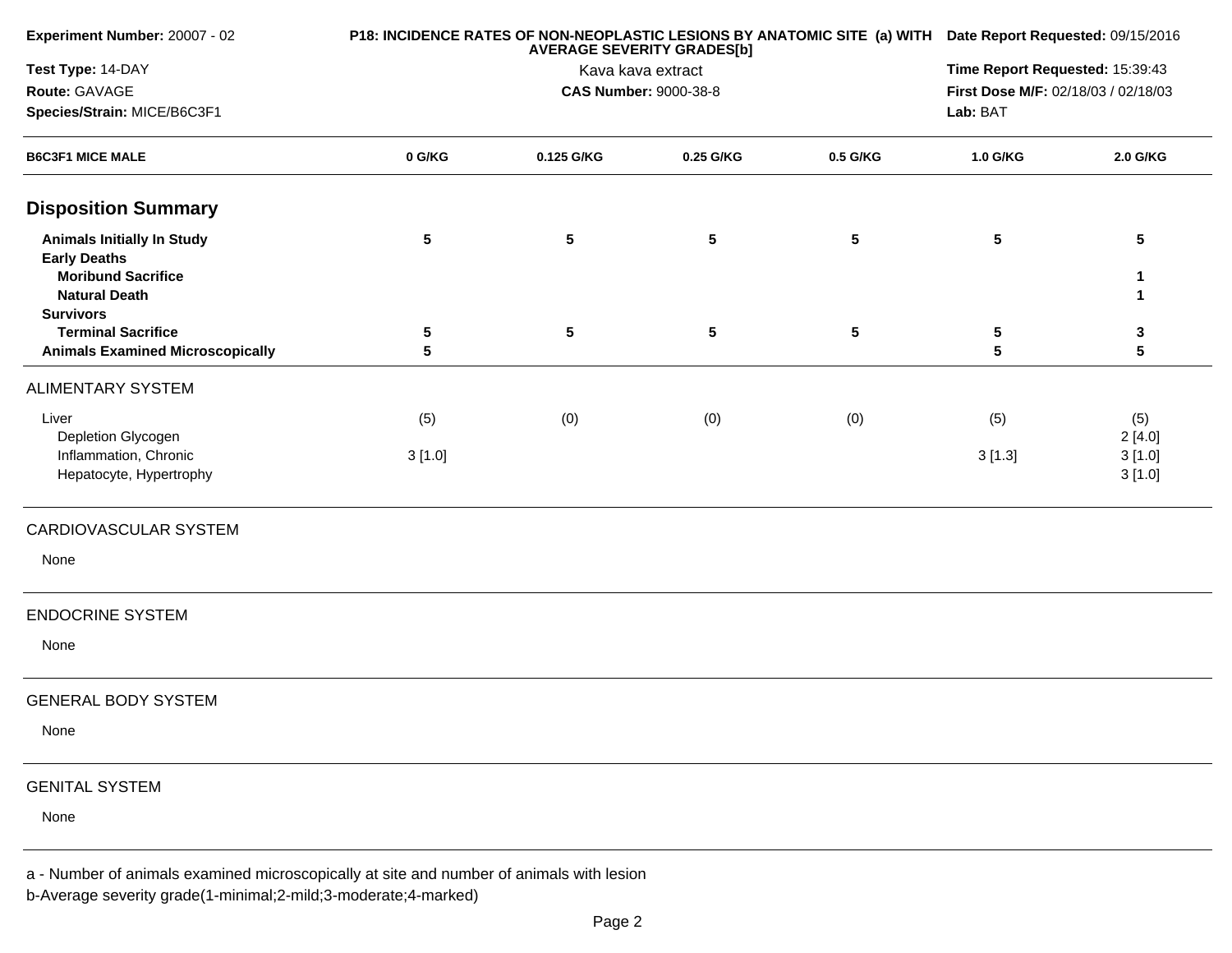| Experiment Number: 20007 - 02                |        |                                                                        | <b>AVERAGE SEVERITY GRADES[b]</b> |          | P18: INCIDENCE RATES OF NON-NEOPLASTIC LESIONS BY ANATOMIC SITE (a) WITH Date Report Requested: 09/15/2016 |               |  |  |
|----------------------------------------------|--------|------------------------------------------------------------------------|-----------------------------------|----------|------------------------------------------------------------------------------------------------------------|---------------|--|--|
| Test Type: 14-DAY                            |        | Time Report Requested: 15:39:43<br>First Dose M/F: 02/18/03 / 02/18/03 |                                   |          |                                                                                                            |               |  |  |
| Route: GAVAGE<br>Species/Strain: MICE/B6C3F1 |        | <b>CAS Number: 9000-38-8</b>                                           |                                   |          |                                                                                                            |               |  |  |
| <b>B6C3F1 MICE MALE</b>                      |        |                                                                        |                                   |          | Lab: BAT                                                                                                   |               |  |  |
|                                              | 0 G/KG | 0.125 G/KG                                                             | 0.25 G/KG                         | 0.5 G/KG | 1.0 G/KG                                                                                                   | 2.0 G/KG      |  |  |
| <b>HEMATOPOIETIC SYSTEM</b>                  |        |                                                                        |                                   |          |                                                                                                            |               |  |  |
| None                                         |        |                                                                        |                                   |          |                                                                                                            |               |  |  |
| <b>INTEGUMENTARY SYSTEM</b>                  |        |                                                                        |                                   |          |                                                                                                            |               |  |  |
| None                                         |        |                                                                        |                                   |          |                                                                                                            |               |  |  |
| MUSCULOSKELETAL SYSTEM                       |        |                                                                        |                                   |          |                                                                                                            |               |  |  |
| None                                         |        |                                                                        |                                   |          |                                                                                                            |               |  |  |
| NERVOUS SYSTEM                               |        |                                                                        |                                   |          |                                                                                                            |               |  |  |
| <b>Brain</b>                                 | (5)    | (0)                                                                    | (0)                               | (0)      | (0)                                                                                                        | (5)           |  |  |
| <b>RESPIRATORY SYSTEM</b>                    |        |                                                                        |                                   |          |                                                                                                            |               |  |  |
| Lung                                         | (5)    | (0)                                                                    | (0)                               | (0)      | (0)                                                                                                        | (5)           |  |  |
| SPECIAL SENSES SYSTEM                        |        |                                                                        |                                   |          |                                                                                                            |               |  |  |
| None                                         |        |                                                                        |                                   |          |                                                                                                            |               |  |  |
| <b>URINARY SYSTEM</b>                        |        |                                                                        |                                   |          |                                                                                                            |               |  |  |
| Kidney<br>Cortex, Renal Tubule, Regeneration | (5)    | (0)                                                                    | (0)                               | (0)      | (0)                                                                                                        | (5)<br>1[1.0] |  |  |
|                                              |        |                                                                        |                                   |          |                                                                                                            |               |  |  |

## \*\*\* END OF MALE \*\*\*

a - Number of animals examined microscopically at site and number of animals with lesion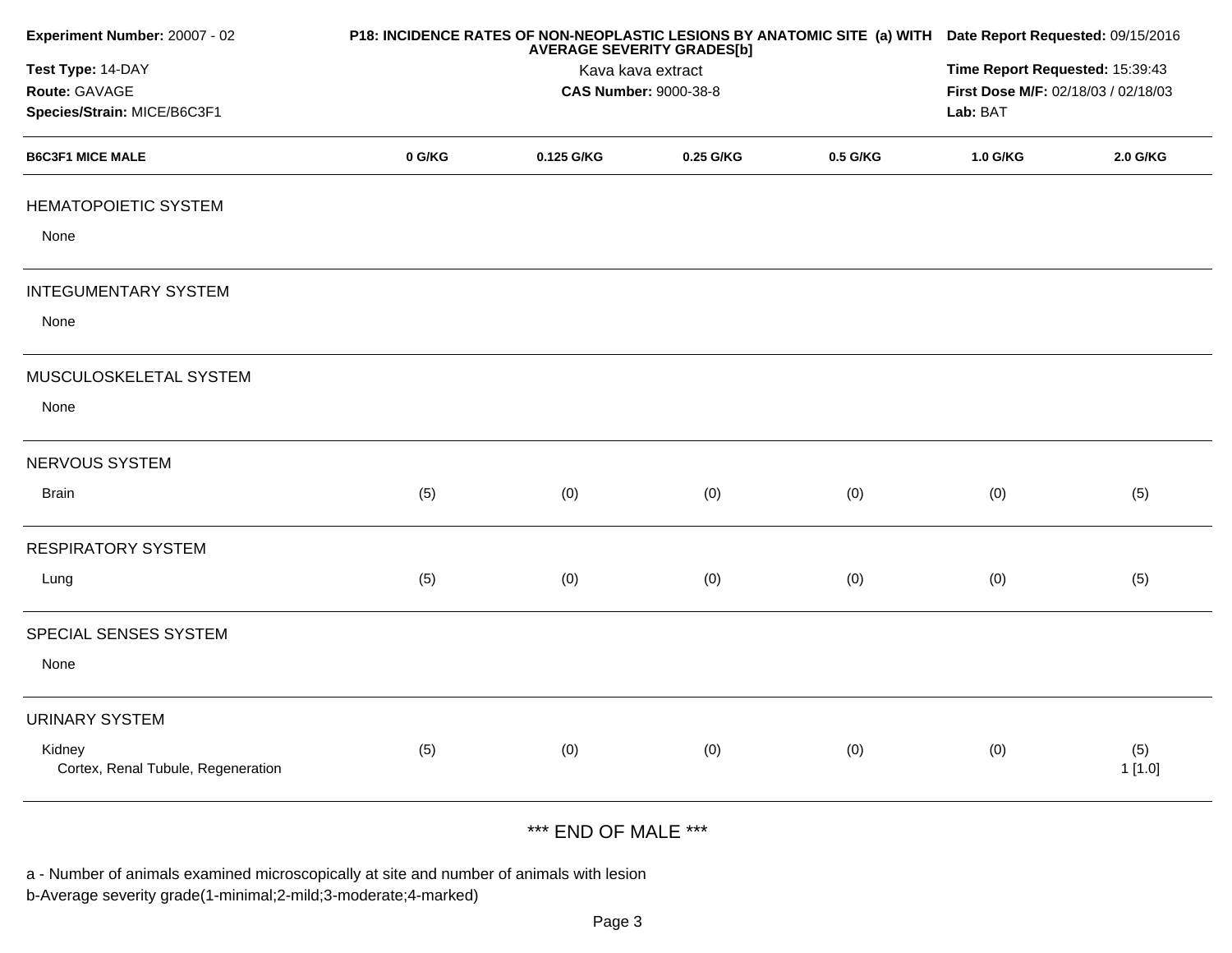| Experiment Number: 20007 - 02                                                |                              |                   | <b>AVERAGE SEVERITY GRADES[b]</b> |                                 | P18: INCIDENCE RATES OF NON-NEOPLASTIC LESIONS BY ANATOMIC SITE (a) WITH Date Report Requested: 09/15/2016 |                                     |  |  |
|------------------------------------------------------------------------------|------------------------------|-------------------|-----------------------------------|---------------------------------|------------------------------------------------------------------------------------------------------------|-------------------------------------|--|--|
| Test Type: 14-DAY                                                            |                              | Kava kava extract |                                   | Time Report Requested: 15:39:43 |                                                                                                            |                                     |  |  |
| Route: GAVAGE                                                                | <b>CAS Number: 9000-38-8</b> |                   |                                   |                                 |                                                                                                            | First Dose M/F: 02/18/03 / 02/18/03 |  |  |
| Species/Strain: MICE/B6C3F1<br><b>B6C3F1 MICE FEMALE</b>                     |                              |                   |                                   |                                 | Lab: BAT                                                                                                   |                                     |  |  |
|                                                                              | 0 G/KG                       | 0.125 G/KG        | 0.25 G/KG                         | 0.5 G/KG                        | 1.0 G/KG                                                                                                   | 2.0 G/KG                            |  |  |
| <b>Disposition Summary</b>                                                   |                              |                   |                                   |                                 |                                                                                                            |                                     |  |  |
| <b>Animals Initially In Study</b><br><b>Early Deaths</b><br><b>Survivors</b> | $5\phantom{.0}$              | 5                 | $5\phantom{.0}$                   | $5\phantom{.0}$                 | 5                                                                                                          | 5                                   |  |  |
| <b>Terminal Sacrifice</b><br><b>Animals Examined Microscopically</b>         | 5<br>5                       | 5                 | $5\phantom{.0}$                   | $5\phantom{.0}$                 | 5<br>$\overline{\mathbf{5}}$                                                                               | 5<br>5                              |  |  |
| ALIMENTARY SYSTEM                                                            |                              |                   |                                   |                                 |                                                                                                            |                                     |  |  |
| Liver<br>Inflammation, Chronic<br>Hepatocyte, Hypertrophy                    | (5)<br>4 [1.0]               | (0)               | (0)                               | (0)                             | (5)<br>5[1.2]                                                                                              | (5)<br>5[1.0]<br>5[1.0]             |  |  |
| CARDIOVASCULAR SYSTEM                                                        |                              |                   |                                   |                                 |                                                                                                            |                                     |  |  |
| None                                                                         |                              |                   |                                   |                                 |                                                                                                            |                                     |  |  |
| <b>ENDOCRINE SYSTEM</b>                                                      |                              |                   |                                   |                                 |                                                                                                            |                                     |  |  |
| None                                                                         |                              |                   |                                   |                                 |                                                                                                            |                                     |  |  |
| <b>GENERAL BODY SYSTEM</b>                                                   |                              |                   |                                   |                                 |                                                                                                            |                                     |  |  |
| None                                                                         |                              |                   |                                   |                                 |                                                                                                            |                                     |  |  |
| <b>GENITAL SYSTEM</b>                                                        |                              |                   |                                   |                                 |                                                                                                            |                                     |  |  |
| None                                                                         |                              |                   |                                   |                                 |                                                                                                            |                                     |  |  |
| <b>HEMATOPOIETIC SYSTEM</b>                                                  |                              |                   |                                   |                                 |                                                                                                            |                                     |  |  |
| None                                                                         |                              |                   |                                   |                                 |                                                                                                            |                                     |  |  |

a - Number of animals examined microscopically at site and number of animals with lesion